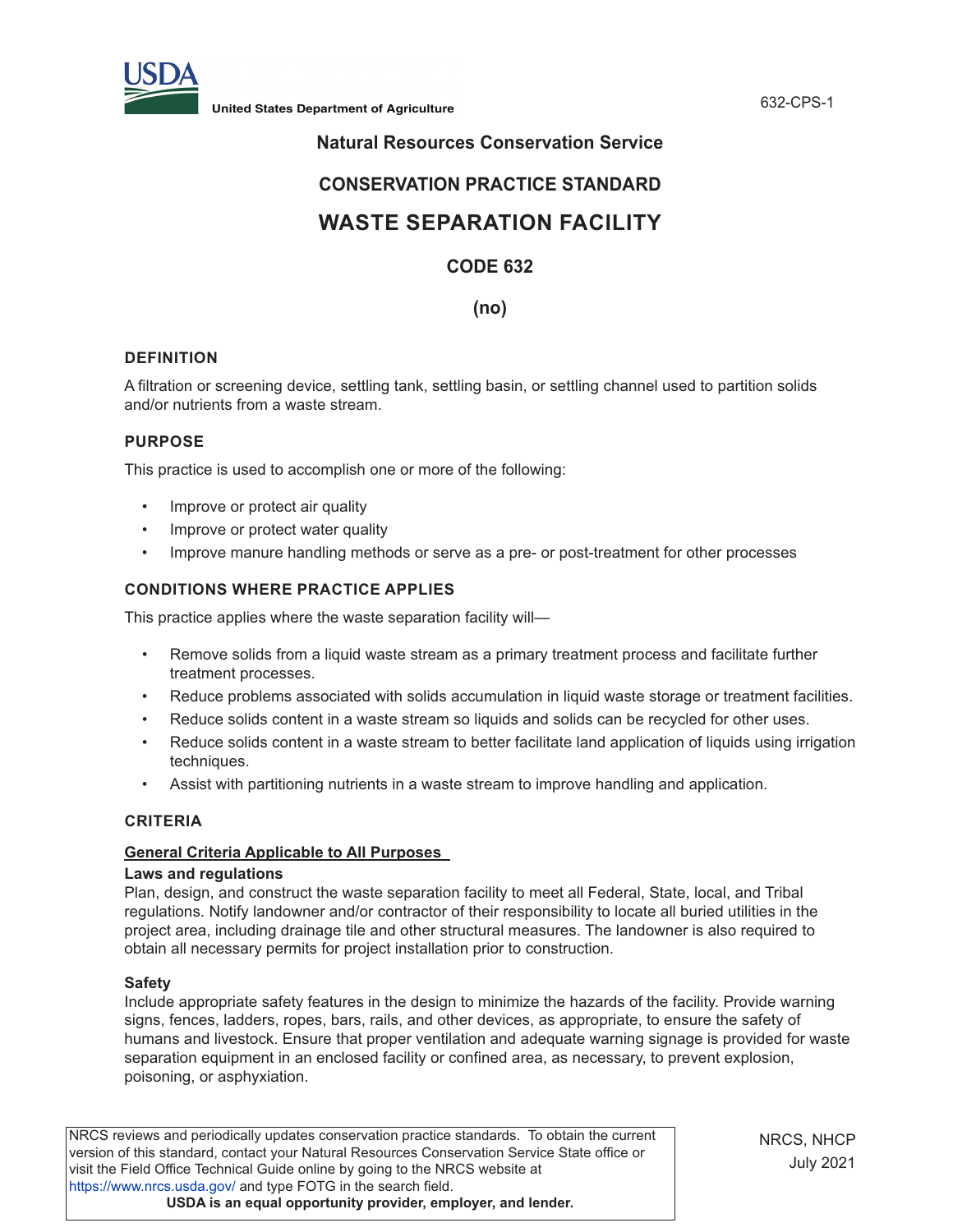# **Location**

Position the waste separation facility so the waste stream can be safely routed to and from the facility. Locate facilities outside the 100-year floodplain unless site restrictions require locating it within the floodplain. If located in the floodplain, protect the facility from inundation or damage from a 25-year flood event. Additionally, follow the policy found in the NRCS General Manual (GM) (Title 190), Part 410, Subpart B, Section 410.25, "Flood Plain Management," which may require providing additional protection for structures located within the floodplain.

#### **Waste separator selection**

Base the type of waste separator, whether mechanical or nonmechanical, on site-specific data for the waste stream and management conditions. A combination of separation unit processes may be necessary to achieve the desired or required results. NRCS National Engineering Handbook (NEH) (Title 210), Part 637, Chapter 4, "Solid-Liquid Separation Alternatives for Manure Handling and Treatment," provides guidance on different types of solid/liquid separators available. Capture efficiency varies widely for each type of separator depending on the type and consistency of the waste to be treated.

# **Separation efficiency**

Base the volume or percentage of solids separated on estimates of daily waste water production, if applicable, and the total solids capture efficiency for the type of separation device selected. Where manufacturer information or local data concerning total solids capture efficiencies are not available for the type of waste separation device selected, the efficiencies in 210-NEH-637-4 can be used to estimate the amount of separated material that will be generated.

# **Chemical amendments**

Chemical amendments, such as metal salts and polymers, can be used to treat manure to enhance the separation process. The addition of chemicals to the liquid waste stream for improving total solids capture efficiencies must be in accordance with manufacturer's guidelines and requirements.

# **Storage or treatment of separated solids**

Provide adequate storage for separated solids unless they are transported directly from the separator to the final utilization location. Base the design for solid storage on the requirements in NRCS Conservation Practice Standard (CPS) Waste Storage Facility (Code 313).

Design treatment facilities in accordance with the appropriate practice standard for the treatment process, such as NRCS CPS Composting Facility (Code 317) or other needed practice standards.

# **Discharges**

Capture any discharge or runoff from the waste separation facility, the temporary solid or sand storage area, or associated appurtenances in a waste storage or treatment structure.

#### **Conveyance system**

Design waste transfer components in accordance with requirements of NRCS CPS Waste Transfer (Code 634).

#### **Outlets**

Provide adequate outlet capacity for the waste separation facility to safely convey the design load to a storage or utilization location.

Outlets may include pipelines, perforated or slotted pipe risers, porous plank walls or dams, or screened walls. Provide at least 10 percent open area for screening used to separate solids at the outlet of settling basins.

Use emergency overflow appurtenances, such as notched weirs, or pipe bypasses to control flows exceeding design capacity. For separation facilities exposed to precipitation, design emergency overflow appurtenances to pass and contain the contaminated runoff from the drainage area of the facility for a 25 year 24-hour storm frequency plus the normal waste stream discharge.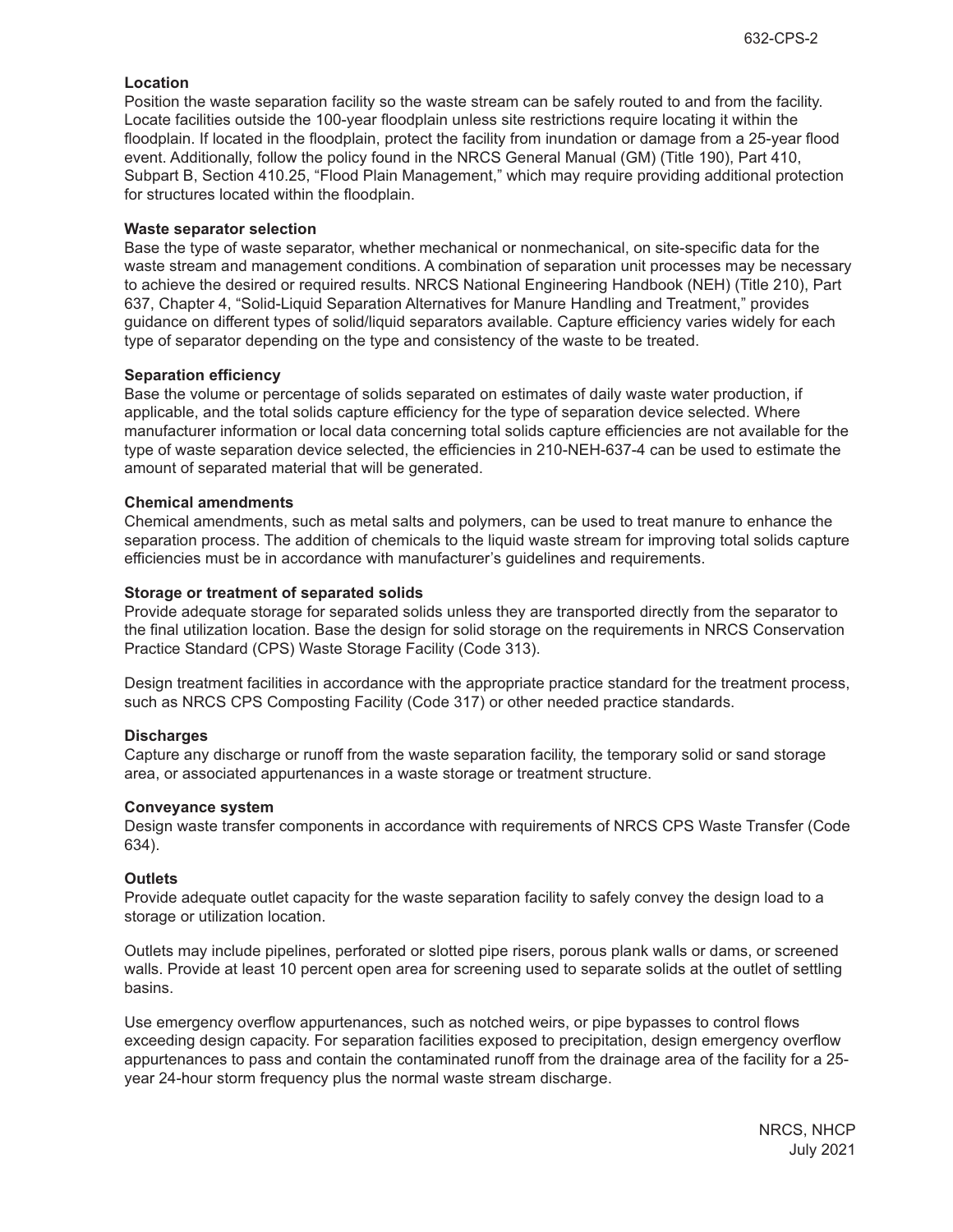### **Mechanical separators**

Manufactured separators are separators such as screen separators, centrifuges, hydrocyclones, and presses (screw or belt type).

#### Performance

The performance of mechanical separators is generally reported for a given throughput or flow rate. If different flow rates are required, obtain separator efficiencies from the manufacturer.

#### Flow rate and velocity

Follow manufacturer's recommendations for the design flow rate and liquid waste stream velocity for filtration and screening devices.

For proper functioning of mechanical separation equipment, environmental conditions may require roofing and/or building enclosure. Design roofs for enclosures in accordance with the requirements of NRCS CPS Roofs and Covers (Code 367).

# **Settling basins**

Construct the settling basin with a durable liner such as concrete, geosynthetic material, compacted soil, or geomembrane liner that is adequate to support cleanout equipment

Do not use the settling basin to store manure scraped from feedlots or other areas. Additional solid storage should be used for scraped manure. If needed, leachate from solid storage area may be directed to the settling basin.

# **Velocity**

Do not exceed 1.5 feet per second liquid waste stream flow velocity through settling basins.

#### Depth

Provide sufficient depth for solid and liquid storage and for the depth of influent flow. Include a minimum of 1 foot freeboard.

Base the minimum volume of the settling basin on a hydraulic retention time of at least 30 minutes.

#### Bottom width

Base the minimum bottom width for the settling basin on the cleanout equipment used, but not less than 4 feet.

#### Access

Establish the minimum top width of earthen embankments for settling basins at 15 feet when equipment access is needed for cleanout. Where access to the settling basin is not required for cleanout, base the minimum top width on the equipment used to construct the embankment or berm, but not less than 4 feet.

Construct the side slopes of earthen embankments no steeper than 2 horizontal to 1 vertical (2:1). For earthen embankments greater than 3 feet in height, construct the side slopes no steeper than 3:1 on the outside and 2:1 on the inside of the embankment.

Design access ramps to allow entry into the basin for cleanout by normal loading equipment at no steeper than 10:1. Steeper access ramps are acceptable where special surfacing of the ramp is provided for traction purposes and the equipment used can accommodate the increased slope, but no steeper than 4:1.

#### **Settling basins receiving lot runoff**

Settling basins used with or without screening to remove solids from process-generated liquid waste streams (i.e., flush water from covered freestall barns or milking parlor waste water) that include significant external drainage fall into this category.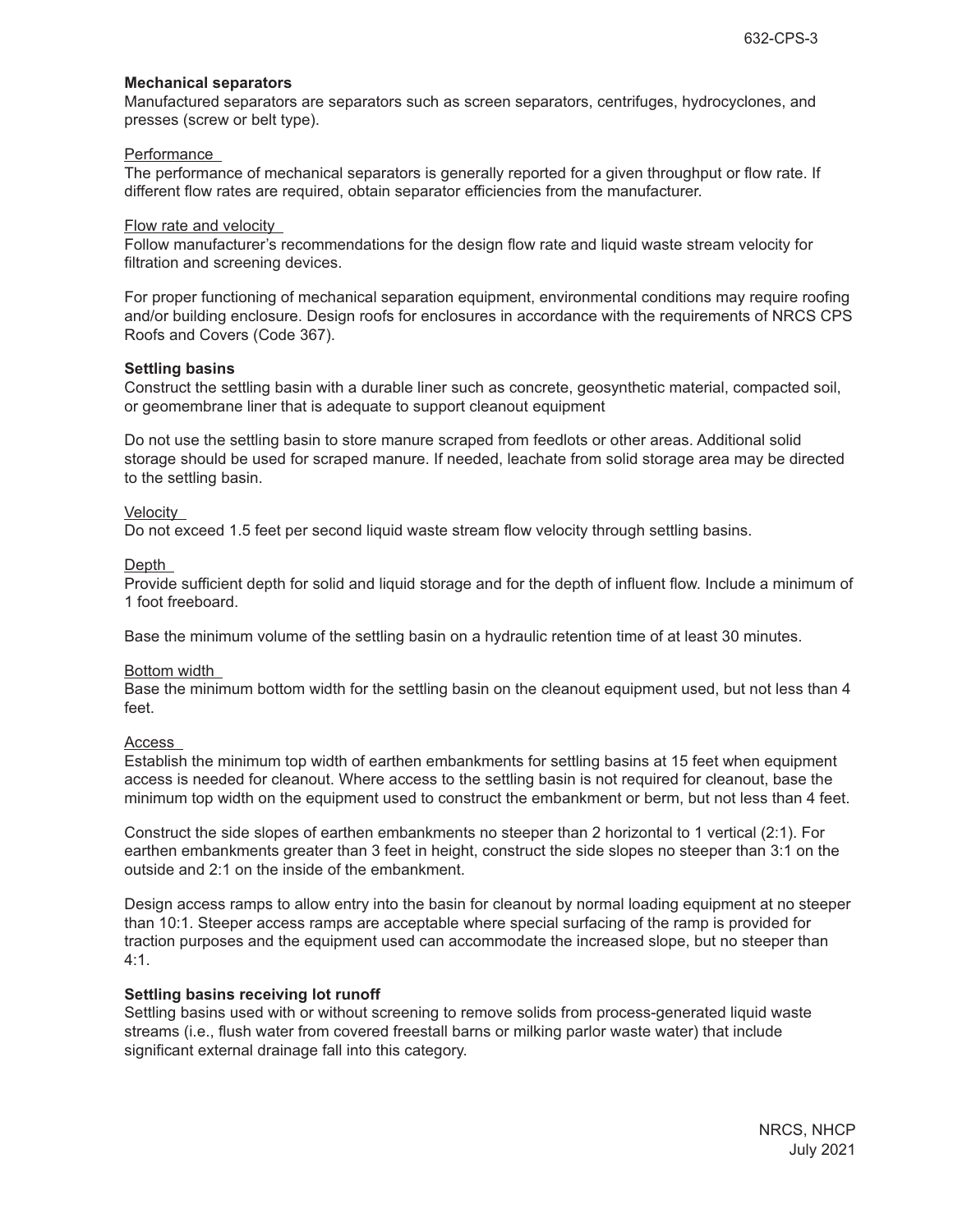# Flow rate

Base the minimum design flow rate for a settling basin that receives lot runoff on the normal liquid waste stream from the operation plus the peak runoff from the 10-year 1-hour storm from the drainage area of the basin.

#### Volume

Base the design volume for settling basins receiving lot runoff on the total depth needed for liquid and solids storage and the minimum surface area required for the basin. Where no specific information is available on sludge accumulation rates from lot surfaces, use 0.05 cubic feet per square foot of surface area per month for unpaved lots and 0.01 cubic feet per square foot of surface area per month for paved lots. Increase these values by 50 percent if lots are steep or poorly maintained. The minimum solids accumulation storage period is 1 month.

# **Settling basins that exclude lot runoff**

Settling basins used with or without screening to remove solids from process generated liquid waste streams (i.e., flush water from covered freestall barns or milking parlor waste water) and do not receive significant external drainage fall into this category.

#### Flow rate

Design the capacity for a settling basin that excludes lot runoff on the normal liquid waste stream from the operation.

#### Volume

Base the design volume for settling basins that exclude lot runoff on the volume needed to provide solids storage for a specified treatment period plus temporary liquid storage necessary during dewatering. Use a minimum temporary liquid storage based on the volume of the liquid waste stream for 1 day.

#### **Sand separation and reuse**

Separation processes that remove sand from water and organic material fall into this category.

### Dilution

Provide adequate dilution water for sand-laden manure to keep organic solids in suspension for proper sand separation. Use a minimum water to sand-laden manure dilution ratio of 2:1 (volume basis).

#### Capacity

Design the system to provide adequate capacity to handle the required manure and sand loadings.

#### Sand storage

Provide storage of separated sand to allow additional time for liquid to drain from the sand. Collect the drainage and route it back into the waste handling stream.

#### **Nonmechanical sand separation and reuse**

Sand separation techniques that rely on the velocity of the waste stream to settle out sand fall into this category.

#### **Velocity**

Design the waste stream velocity between 1 and 2 feet per second. Base the flow velocity on the sitespecific sand gradation curve.

Include a transition area between flush system or waste transfer system and the sand lane that will lower the velocity to the design waste stream velocity that will allow the sand to settle out. Size sand lane outlets large enough to prevent flow constriction that will cause excessive settling of organic solids.

#### Volume

Provide a minimum settling area storage volume based on the maximum time between cleanouts. Design the bottom width to be compatible with the removal equipment, but not less than 8 feet.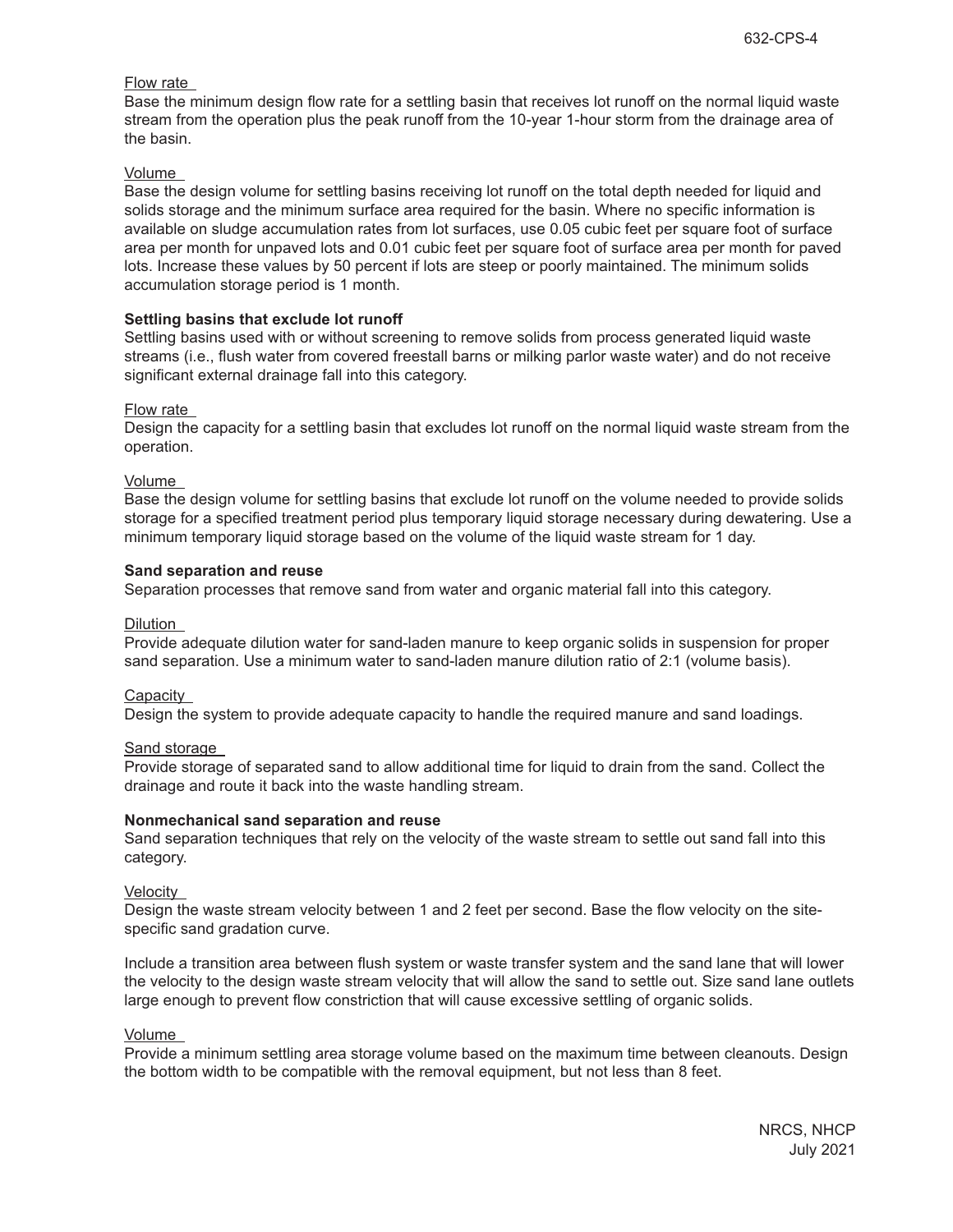# Hydraulic retention time

Design the hydraulic retention time of at least 3 minutes and not more than 5 minutes. Make adjustments using the site-specific sand gradation curve.

# **CONSIDERATIONS**

### **General Considerations**

### **Location**

When locating waste separation facilities, consider elevation and distance from the source of material to be separated and the location of long-term liquid and solid waste storage facilities. Take advantage of gravity flow wherever possible. Other considerations for locating waste separation facilities include vehicle access, proximity to wells, wind direction, neighboring dwellings, proximity of streams and floodplains, required setback distances, and visibility.

# **Biosecurity**

Consider how waste separation facilities and the disposal of waste products will affect the biosecurity for the farm and neighboring areas.

# **Weeping walls**

To maximize drainage and solid-liquid separation, install weeping walls around the entire perimeter of the waste to be treated and maintain drainage paths to and through the walls. Consider waste particle size, particle size distribution, and length of flow paths when selecting screen opening size and spacing. Ensure drainage is transferred to a liquid storage facility.

# **Sand bedding**

When sand bedding is reused, select uniformly sized sand to improve separation efficiency.

#### **Solid/solid separation**

When separating poultry litter into fine and coarse fractions, a higher percentage of the nutrients are partitioned with the fine fraction. The coarse material, consisting mostly of shavings and feathers, has a lower nutrient content and can be reused as bedding or as an energy source.

#### **Visual screening**

Consider using vegetative screens or other methods to shield waste separation facilities from public view for aesthetics.

# **Precipitation**

Rainfall on the solids storage areas associated with waste separation facilities can result in increased waste water discharge into the long-term storage facility. Consider covering solids storage facilities in high precipitation areas.

#### **Sand system abrasion resistance**

Where sand is a major component of the liquid waste stream, consider the use of abrasion-resistant waste transfer piping and pumps to increase the useful life and reduce frequency of repairs.

# **PLANS AND SPECIFICATIONS**

Prepare plans and specifications that describe the requirements for applying the practice according to this standard. As a minimum, the plans and specifications will include—

- Plan view of the waste separation facility showing the entire waste management system, including waste production facilities, waste collection points, waste transfer pipelines, waste treatment, storage facilities, and related appurtenances.
- Location of all inflow and discharge structures with a description of materials, sizing, profiles, and critical elevations.
- Detail drawings for all components to be constructed.